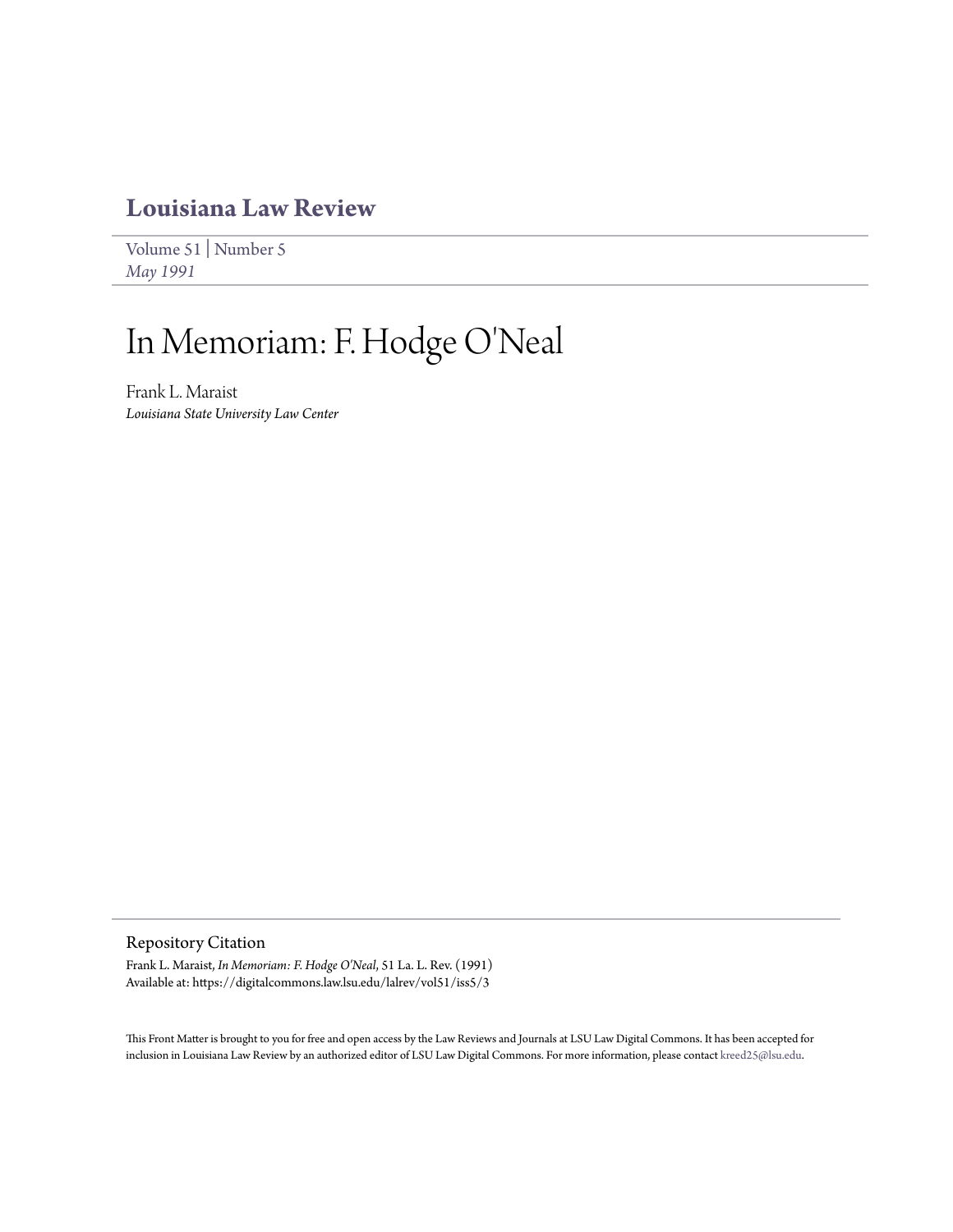#### **In Memoriam**

#### F. **HODGE** O'NEAL

One who aspires to, or admires success in, academia is awed **by** the life of F. Hodge O'Neal. From a humble (at least **by** the usual standards) beginning in rural north Louisiana, Hodge became one of the preeminent legal scholars of our time. A prodigious writer and a penetrating legal analyst, he achieved the unique distinction of creating a new subject in the study (and the subsequent application) of law-close corporations and the oppression of minority shareholders. Yet he possessed the leadership ability to merit selection as dean of three prestigious law schools. Beyond those professional accomplishments, he emerged to those who knew him best as a warm, gentle, caring friend who enjoyed the good laugh and the good life.

Hodge began his good life in Rayville, in the northeast corner of Louisiana, where his father was a pharmacist and a farmer. Hodge gave some hint of the man to come when as a high school student he played end on the football team but made Latin and English his favorite subjects. After two years at Northeastern in Monroe (it was then LSU's Northeast Center), he transferred to the Baton Rouge campus, was a straight A student in his junior year, and then entered the law school. Three years later, in 1940, he graduated with an almost perfect average, the ranking of first in his class, the editorship of the Louisiana Law Review, and a fellowship for graduate study at Yale.

After a year of graduate study and a brief stint with a New York City law firm, Hodge served four years as an officer in the Navy in World War II. He began his teaching career at the University of Mississippi but soon moved on to Mercer, first as acting dean and later as dean (1948-56). During this same period, he earned doctor of laws degrees from both Yale (1949) and Harvard (1954), often joking that the two degrees "cancelled each other out." In 1956 Hodge became professor of law at Vanderbilt, and in **1959** he joined the Duke Faculty. In **1968** he became Dean of the Duke Law School, and served eight years in that capacity.

Hodge left the deanship at Duke to become a distinguished professor at Washington University, and subsequently served as dean

Copyright **1991, by LOUISIANA LAW REVIEW.**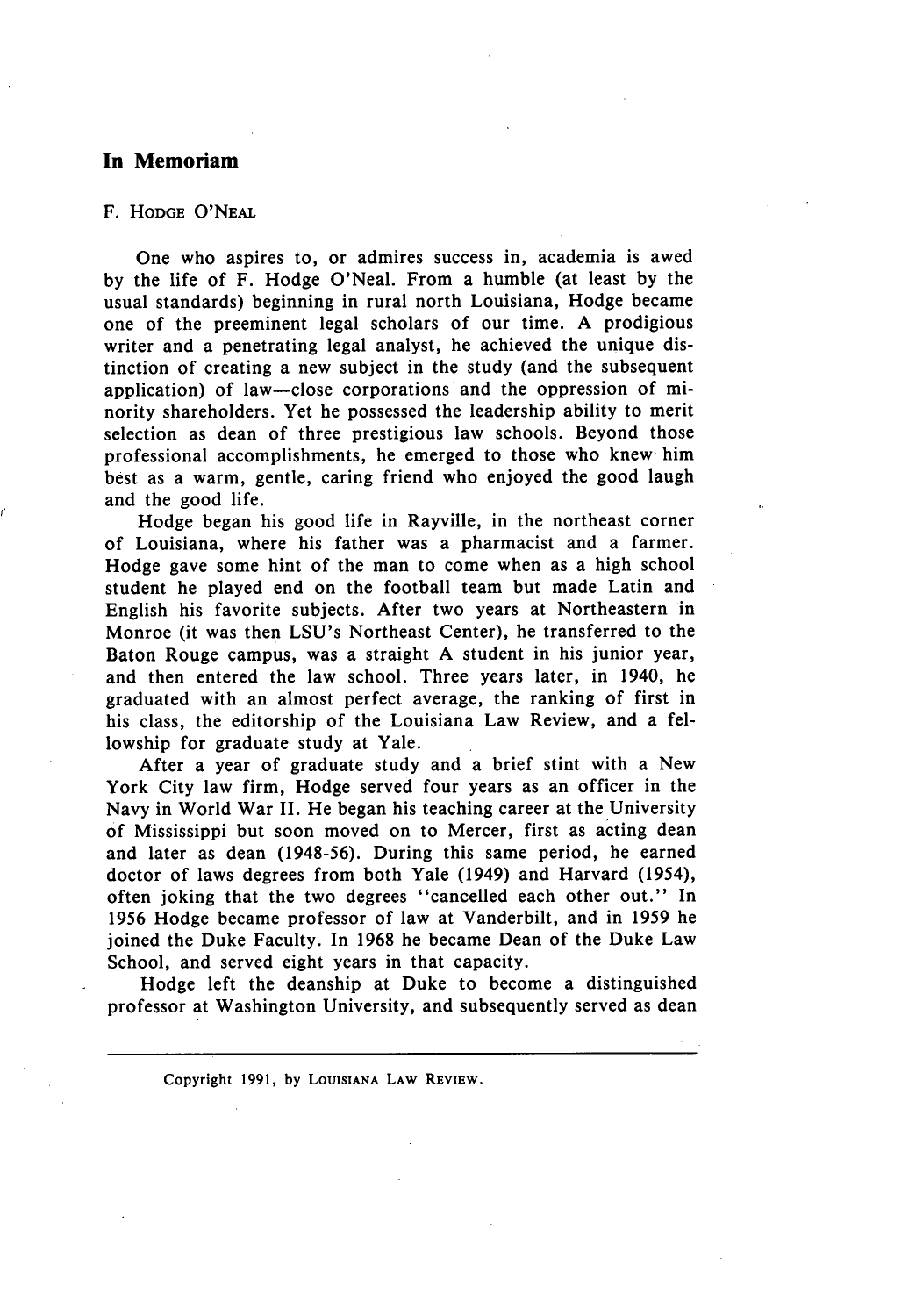there for five years **(1980-85).** After retiring from his third deanship, Hodge returned to teaching at Washington University. He became Professor Emeritus in **1988,** but was active until his death, teaching a regular complement of courses at Washington University and serving as a visiting professor at other law schools.

Hodge's legal scholarship included numerous treatises and texts and innumerable law review articles. His greatest achievement, however, was his recognition of the inadequacy of the law's treatment of minority shareholders in family or "close" corporations. His work in this area ultimately led to judicial and legislative recognition that close corporations and their shareholders require treatment different from that which the law provides to the traditional public corporation/shareholder. Complementing this was his pioneering in "preventive law," the systematic process of counseling clients about legal requirements and the consequent avoidance of disputes and litigation.

Hodge maintained his close ties with Louisiana, serving as visiting professor at the **LSU** Law School and returning to visit relatives in north Louisiana. The visits to the **LSU** Law School **by** its most accomplished alumnus in academia always were welcome treats for the faculty. His most recent visit was in **1989,** when he returned to **LSU** for induction into the University's Alumni Hall of Distinction. His acceptance speech then told much about the man: it was a praise of those who had taught him at **LSU** a half century earlier.

To those who knew Hodge, none of his professional accomplishments matched the warmth and friendship which he shared with others. He was a master raconteur, his eyes twinkling as he recounted a story or anecdote. Perhaps his greatest pride of authorship was in the collection of political stories and anecdotes which he published in 1964. Colleagues recall that Hodge, "a true liberal in matters of race relations," used his precise but gentle wit to defuse faculty tension during the volatile 1950s and 1960s.

And could he dance! The bumper sticker on his automobile **"I'd** Rather Be Dancing" tells as much about the man as any biography. It was only fitting that at the memorial services for Hodge at Washington University shortly after his death, the music was provided **by** Hodge's favorite dance band.

Hodge's unexpected death at **73** earlier this year brought an end to the remarkable career of the **LSU** Law Center's most prestigious alumnus in legal education. But the impact of his life continues, primarily in the lives of the many who will benefit from his legal scholarship. And mostly he will be remembered warmly **by** those of us who were fortunate enough to watch him charm an alumnus, stimulate a colleague or excite a student. He was Wordsworth's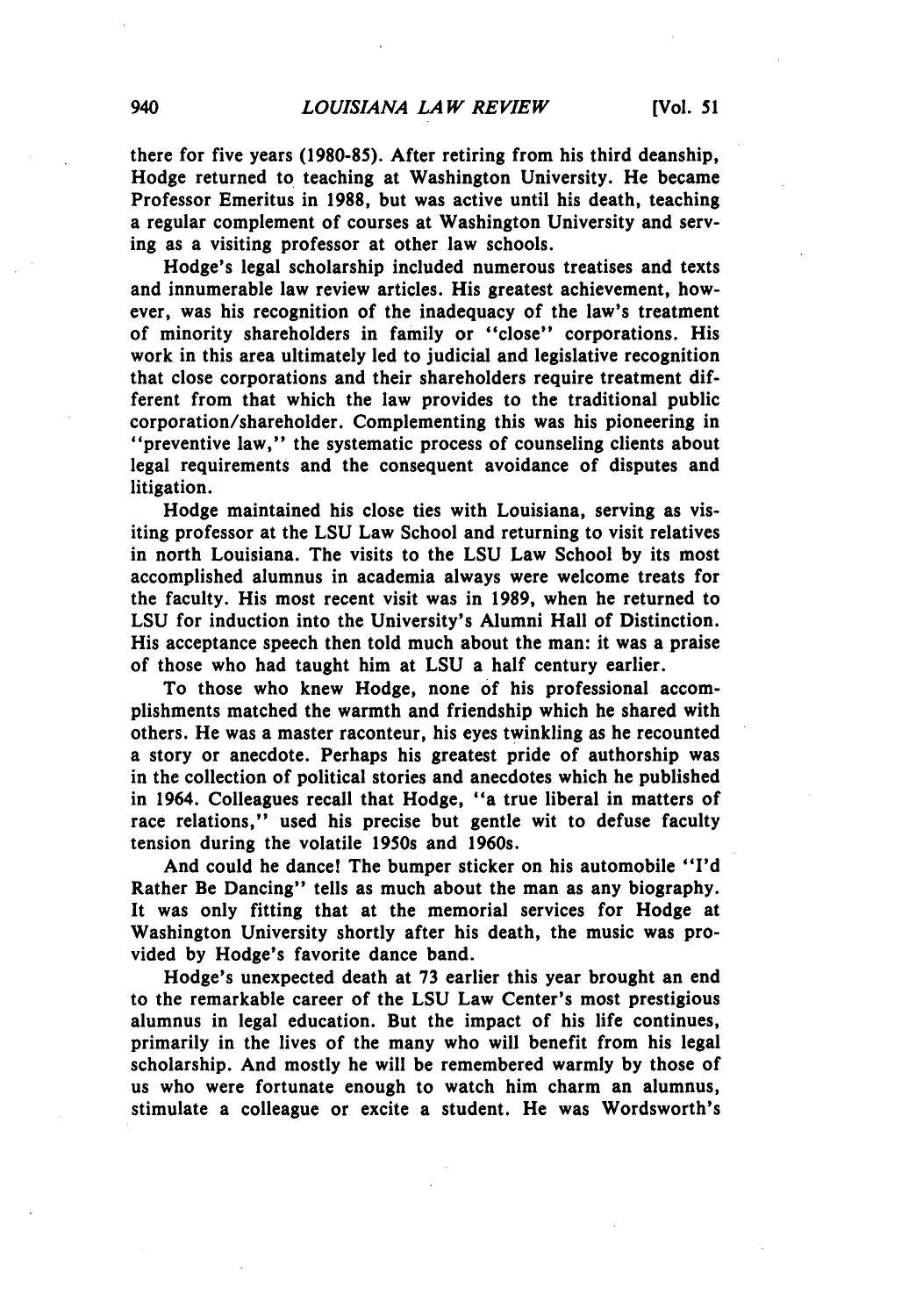### **1991]** *MEMORIAM* 941

"creative being and sensitive soul," one of those rare persons whose death leaves his friends sad that they had not spent more time with him.

*Frank L. Maraist\**

**\*** Nolan **J.** Edwards Professor of Law, Paul M. Hebert Law Center, Louisiana State University.